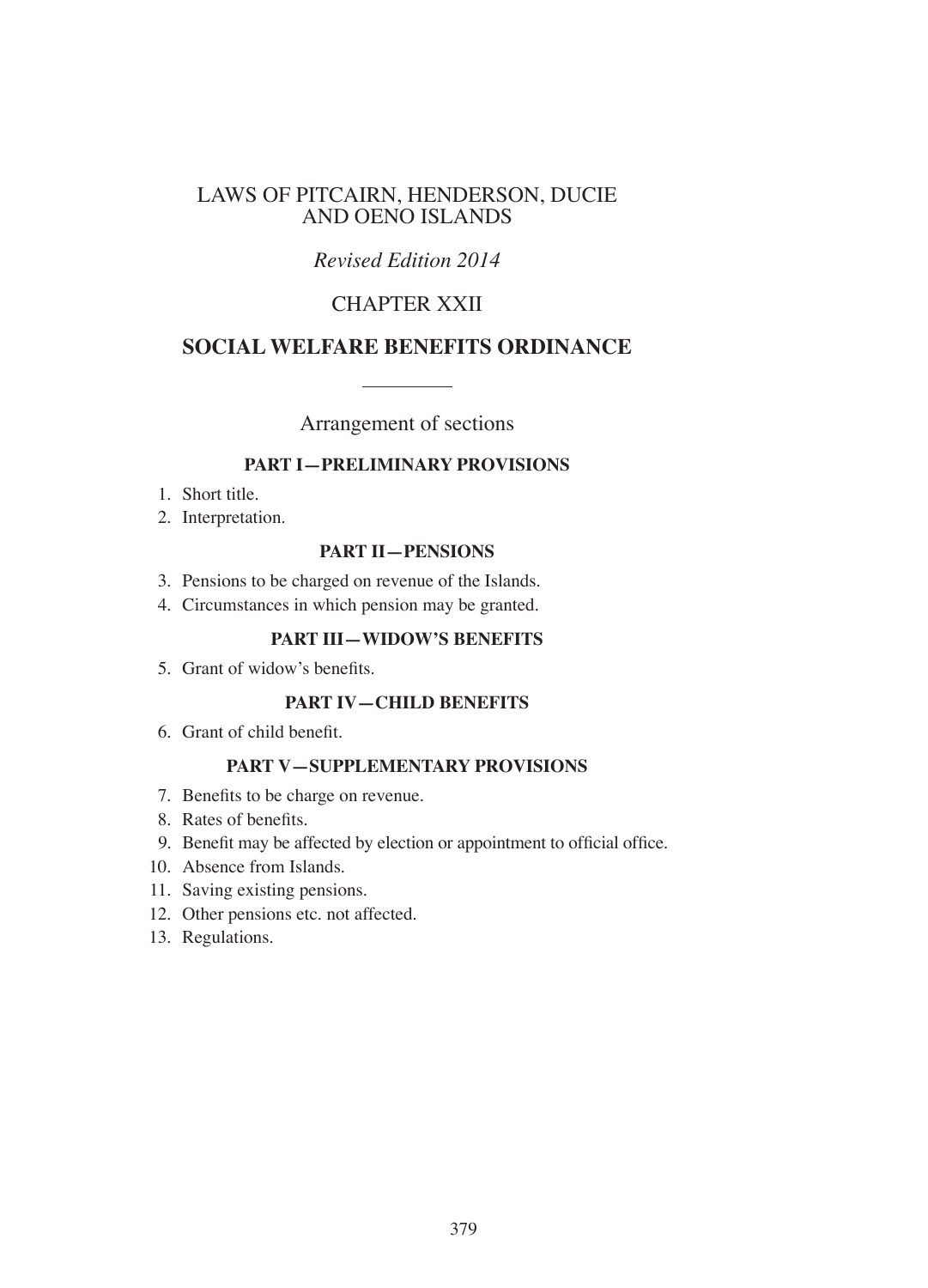An ordinance to provide for the grant of social welfare benefits

Ordinance Nos: 1 of 1970, 3 of 1983, 1 of 1997, 3 of 2009, 2 of 2013.

to certain persons and for matters incidental thereto. [2nd September, 1970]

#### PART I—PRELIMINARY PROVISIONS

Interpretation

**1.** This ordinance may be cited as the Social Welfare Benefits Ordinance.

**2.** In this ordinance unless the context otherwise requires—

- "benefit" means a pension or a widow's benefit or a child benefit granted under the provisions of this ordinance;
- "child benefit" means a child benefit granted under section 6;

"Council" means the Island Council constituted under the provisions of the Local Government Ordinance;

- "Island Secretary" means the person from time to time appointed by the Governor to hold the public office of Island Secretary;
- "Mayor" means the person for the time being holding the office of Mayor under the provisions of the Local Government Ordinance;
- "official office" means and includes any public office and any office to which any person is elected or appointed under the provisions of the Local Government Ordinance;
- "permanent resident" means a person entitled under the provisions of the [Immigration Control Ordinance 2006] permanently to reside in the Islands;

#### **(Amended by Ordinance No. 2 of 2013)**

"pension" means a pension granted under section 3; "widow's benefit" means a widow's benefit granted under section 5.

# PART II—PENSIONS

Pensions to be charged on revenue of the Islands.

**3.**—(1) Subject to any directions of the Governor, pensions may be granted by the Council in accordance with the provisions of this ordinance to persons who are permanent residents.

(2) There shall be charged on and paid out of the revenues of the Islands all such sums of money as may from time to time be granted by way of pension under the provisions of this ordinance.

Circumstances in which pension may be granted

**4.**—(1) No pension shall be granted to any person under the

Short title.

cap. 11

cap. 11

cap. 11

cap. 12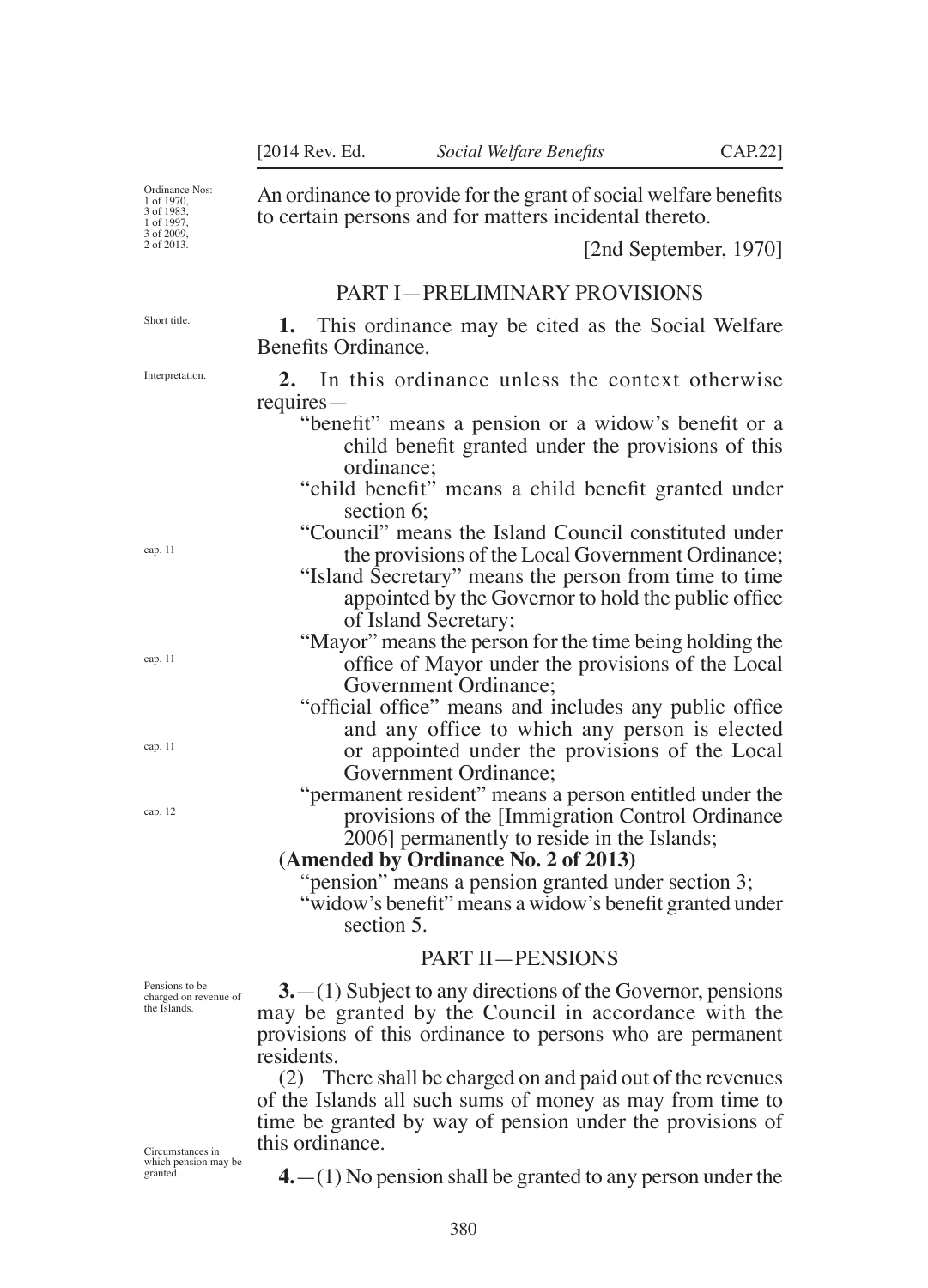provisions of this ordinance unless such person is ordinarily resident on Pitcairn Island and—

- (a) if such person has so resided on Pitcairn Island for a period or periods amounting in all to more than five years during the immediately preceding twenty years, has been continuously resident on Pitcairn Island during the immediately preceding twelve months; or
- (b) if such person has so resided on Pitcairn Island for a period or periods amounting in all to less than five years during the immediately preceding twenty years, has been continuously resident on Pitcairn Island during the immediately preceding three years.

(2) No pension shall be granted to any person under the provisions of this ordinance unless such person has attained the age of sixty-five years:

Provided that the requirements of this subsection may be waived at the direction of the Governor on medical evidence to his satisfaction that such person is incapable, by reason of some infirmity of mind or body, of providing himself or herself with the necessaries of life.

## PART III—WIDOW'S BENEFITS

Grant of widow's benefits.

**5.**—(1) Subject to any directions of the Governor, widow's benefits may be granted by the Council in accordance with the provisions of this ordinance to persons who are widows of inhabitants of the Islands and who are permanent residents.

(2) Every widow shall be eligible for the grant of a widow's benefit who is—

- (a) over the age of forty years; or
- (b) under the age of forty years and has any dependent child residing with and supported by her,

and in either such case who has lived in the Islands for a continuous period of not less than three years immediately prior to the death of her husband.

(3) Every widow's benefit granted under the provisions of this ordinance shall be automatically cancelled on the remarriage of the beneficiary or upon her qualifying for a pension granted under subsection (2) of section 4.

### PART IV—CHILD BENEFITS

**6.** - (1) Subject to any directions of the Governor, child Grant of child benefit. benefits may be granted by the Council in accordance with the provisions of this ordinance to the parents or guardians of every child under the age of 16 years residing with the said parents or guardians and normally resident in the Islands:

(2) Provided that the parents or guardians of any child of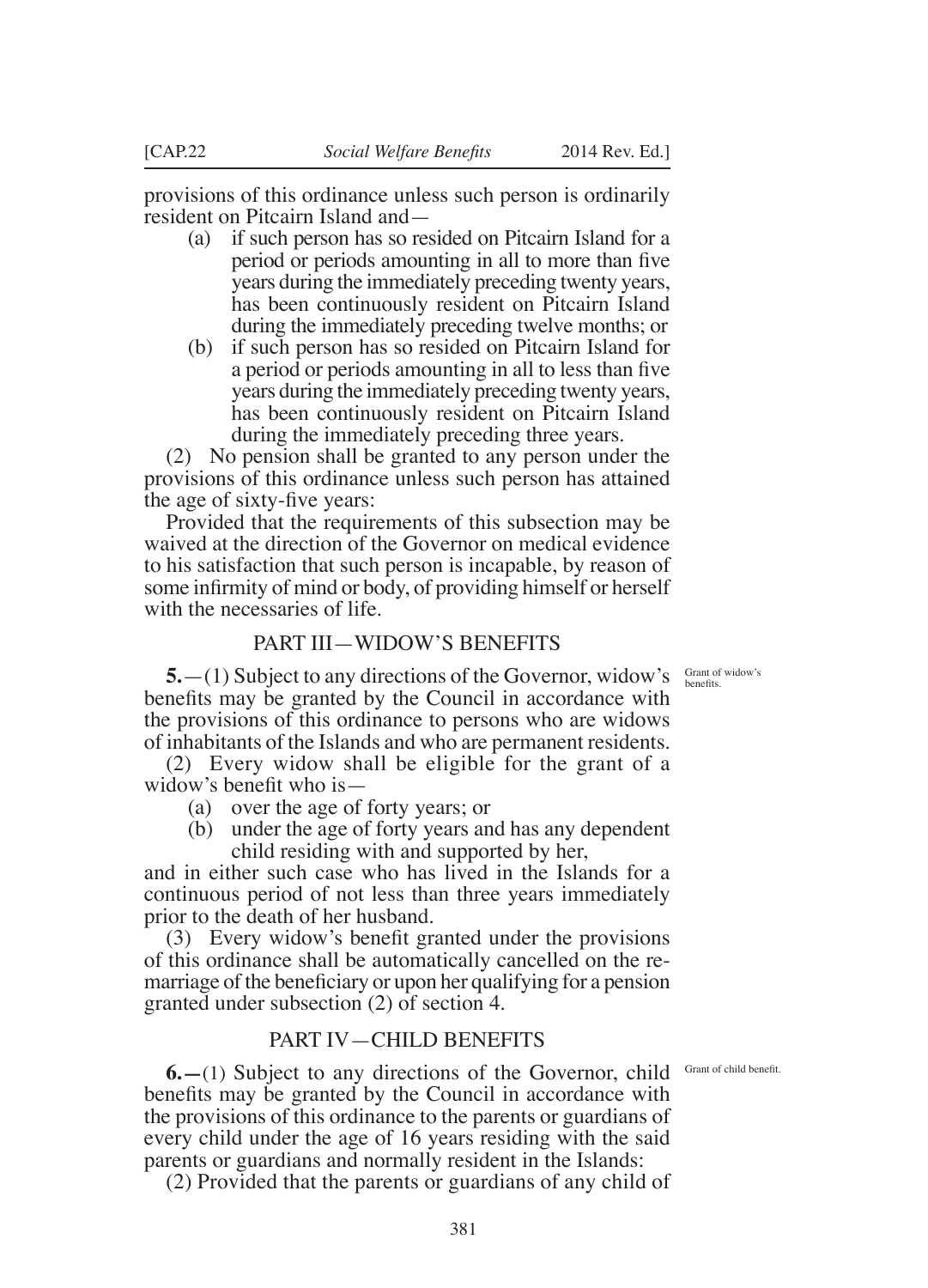the age of 16 years and under the age of 18 years attending a fulltime course of education [in Pitcairn or elsewhere] may be eligible for the grant of a child benefit.

### **(Repealed and substituted by Ordinance No. 3 of 2009) (Amended by Ordinance No. 2 of 2013)**

 $(3)$  For the purposes of subsection  $(1)$ , a child who attends a fulltime course of education outside of Pitcairn resides with a person if they are normally resident with that person when not attending the fulltime course of education.]

### **(Inserted by Ordinance No. 2 of 2013)**

#### PART V—SUPPLEMENTARY PROVISIONS

Benefits to be charge on revenue.

**7.** There shall be charged on and paid out of the revenues of the island all such sums of money as may from time to time be granted by way of any benefit under the provisions of this ordinance.

**8.** Every benefit granted under the provisions of this ordinance shall be at such rate as the Governor may from time to time direct.

**9.** If any person to whom a widow's benefit or pension has been granted under the provisions of this ordinance is elected or appointed to any official office the payment of the said benefit may upon the direction of the Governor be suspended or reduced by such amount as is specified in the direction and for so long as the person continues to hold such office.

**[10.**—(1) For the purposes of this section, "beneficiary" means any person to whom a pension or widow's benefit has been granted or any child in respect of whom a child benefit has been granted under the provisions of this Ordinance.

(2) This section does not apply to any child in respect of whom a child benefit has been granted if that child is attending a fulltime course of education.

(3) Except as provided by this section, if any beneficiary is temporarily absent from the Islands for a continuous period of seven months, the payment of such benefit shall at that time be suspended until the return of that person to reside in the Islands.

(4) Except as provided by this section, if any beneficiary is temporarily absent from the Islands for a continuous period of two years, such benefit shall automatically cease.

(5) Notwithstanding subsections (3) and (4), the Governor may in his or her discretion continue to pay any benefit under this Ordinance to any beneficiary who is absent from the

Rates of benefits.

Benefit may be affected by election or appointment to official office.

Absence from Islands.